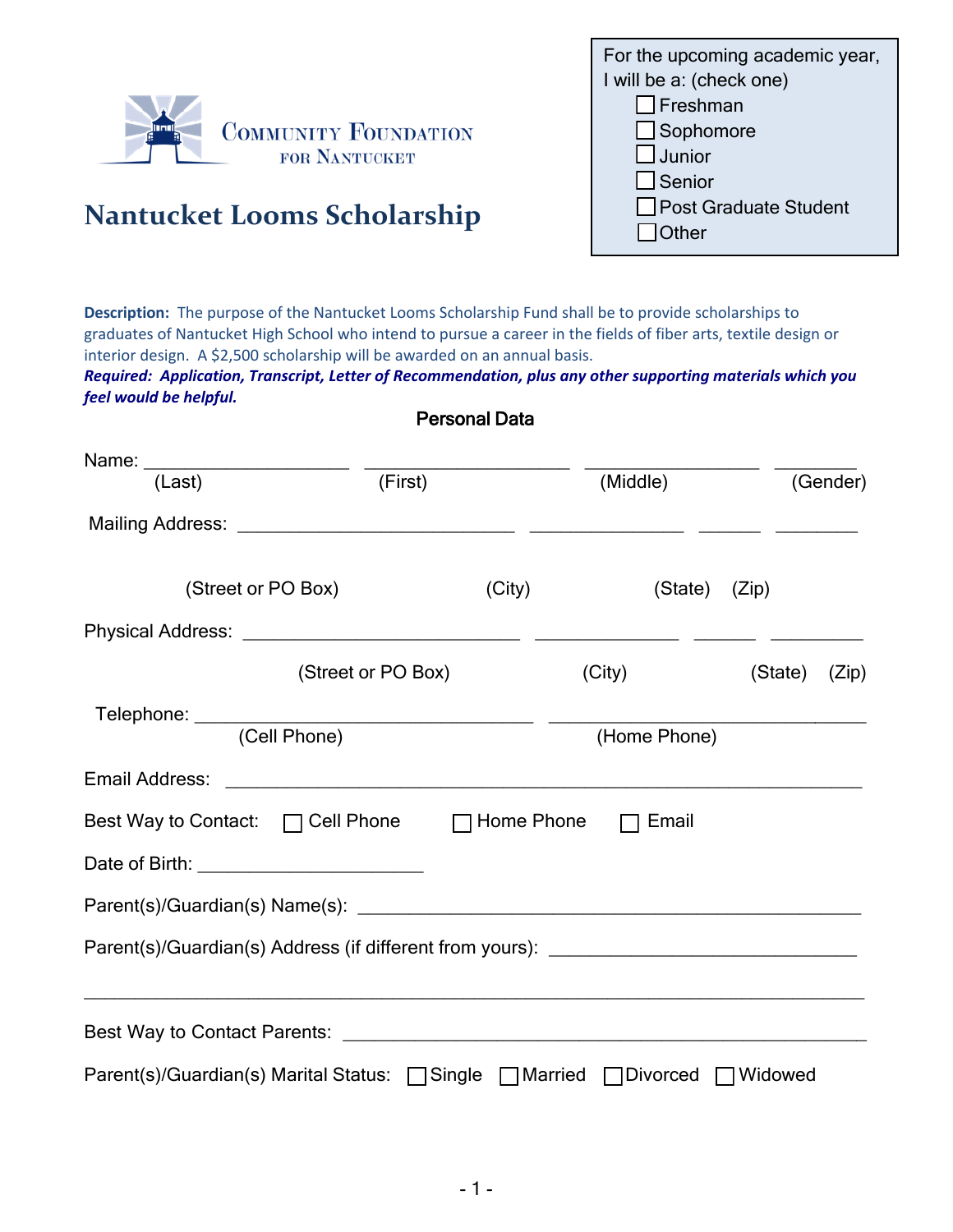#### Academic Data

Name of High School: \_\_\_\_\_\_\_\_\_\_\_\_\_\_\_\_\_\_\_\_\_\_\_\_\_\_\_\_ Year of Graduation: \_\_\_\_\_\_\_\_\_\_\_

Cumulative High School Grade Point Average: \_\_\_\_\_\_\_\_\_\_\_\_\_ (Please attach transcript.)

(If you are in college, please attach current transcript.)

Names of Colleges or Universities you have applied to or have been accepted to:

College or University you plan to attend:  $\blacksquare$ 

Why do you want to attend this school?

What is your intended field of study? \_\_\_\_\_\_\_\_\_\_\_\_\_\_\_\_\_\_\_\_\_

What do you hope to do with your education?

Why should you be chosen as the recipient of this Scholarship?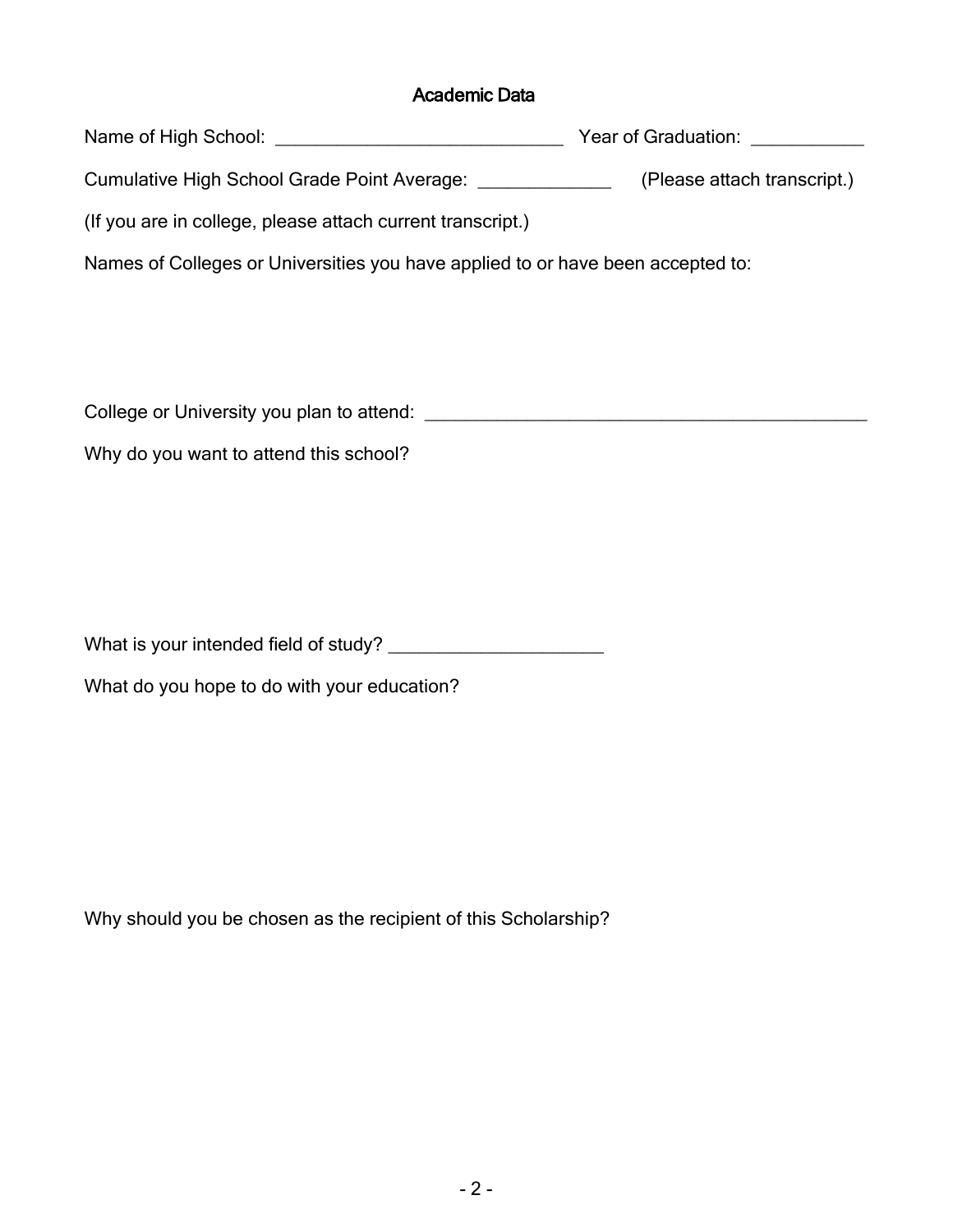## School and Community Involvement

List any organization in which you have been a member or jobs in which you have been employed. Organizations may include academic, athletic, civic, religious or social groups. Jobs may also include volunteer work or internships. Attach another sheet if necessary.

| <b>Activity</b> | <b>Number of Years</b> | Positions or Offices Held |
|-----------------|------------------------|---------------------------|
|                 |                        |                           |
|                 |                        |                           |
|                 |                        |                           |
|                 |                        |                           |
|                 |                        |                           |
|                 |                        |                           |
|                 |                        |                           |

List any awards, honors or recognition received:

Please share with us an experience that helped shaped your interest in pursuing a career in the field of fiber arts, textile design or interior design.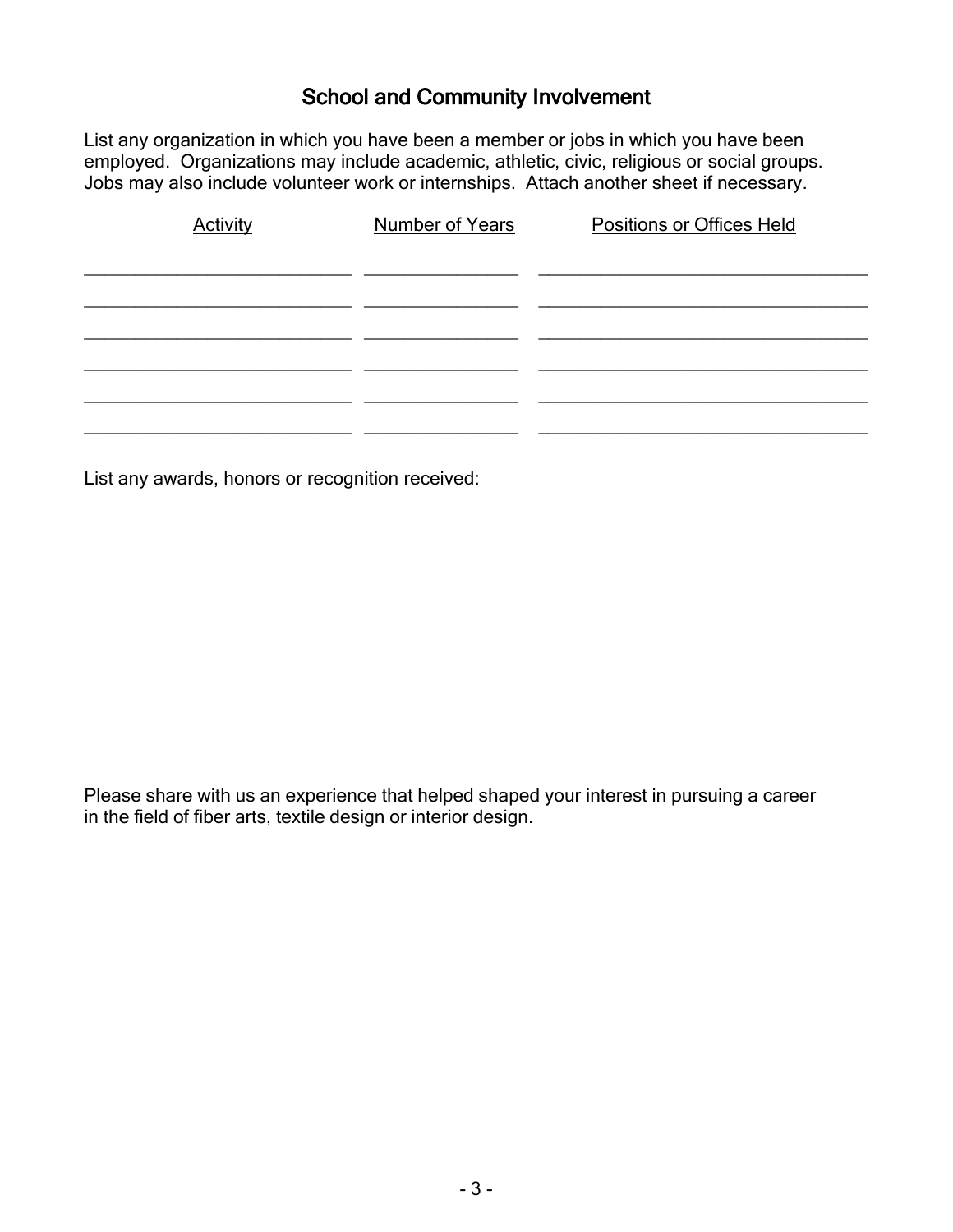#### Anticipated Costs for the Upcoming Year

|                                           | Costs |
|-------------------------------------------|-------|
| <b>Tuition &amp; Fees</b>                 | \$    |
| Room & Board                              | \$    |
| Books & Supplies                          | \$    |
| Personal Expenses (Travel, computer, etc) | \$    |
| Other                                     | \$    |
| <b>TOTAL COST OF ATTENDANCE</b>           | \$    |

### Estimated Amount You Can Pay Towards Costs for the Upcoming Year

| Parent/Guardian                          |    |
|------------------------------------------|----|
| Self                                     | J  |
| Scholarships                             | ۸D |
| Loans                                    | ۸D |
| <b>TOTAL FUNDS AVAILABLE FOR COLLEGE</b> | S  |

Do you plan to work during the summer? \_\_\_\_\_\_\_\_\_ Where? \_\_\_\_\_\_\_\_\_\_\_\_\_\_\_\_\_\_\_\_\_\_\_\_

Do you plan to work during the school year? \_\_\_\_\_\_ Where? \_\_\_\_\_\_\_\_\_\_\_\_\_\_\_\_\_\_\_\_\_\_

If there are special financial circumstances which will affect your education, please describe: